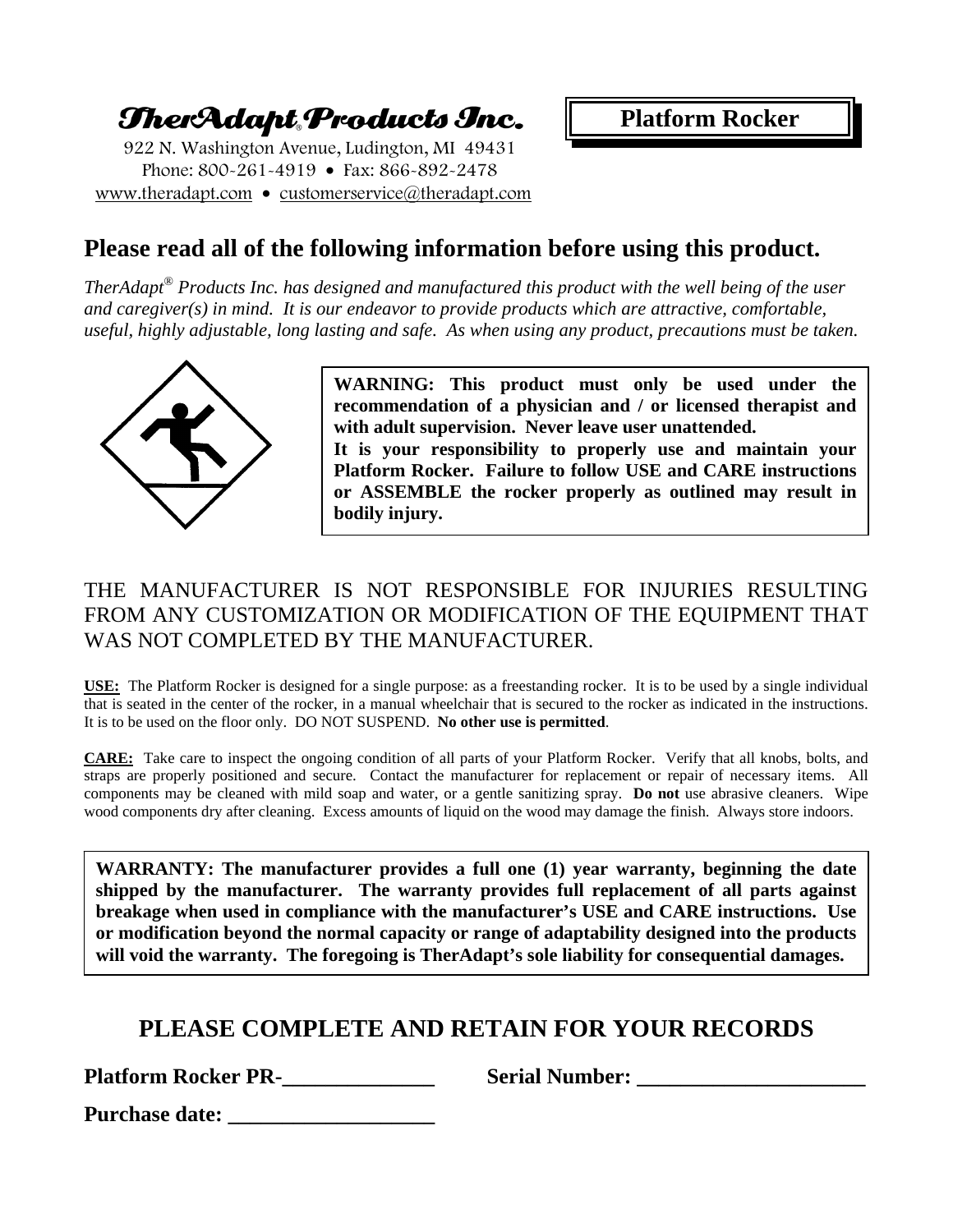# *TherAdapt®* **Platform Rocker (PR-A, PR-C, PR-E) Instructions**

- **(1)** Rocker base with **(4)** eye bolts **(1)** Phillips head screwdriver
- **(1)** Spring loaded ramp stop and **(1)** slide bolt ramp stop
- **(2)** Wheel stops
- **(4)** ¼ 20 Phillips head screws
- **(2)** Straps with hooks
- **(2)** Straps with hooks and ratcheted closure

#### **The basic unit comes partially assembled. To complete assembly:**

#### **Attach the straps to the eye bolts**

Place a hook from each strap through an eyebolt on one side of the Platform Rocker. Place a hook from each strap with ratcheted closure through an eyebolt on the opposite side of the Platform Rocker.



#### **Once assembled it is ready for use-**

#### **A. Roll Wheelchair onto rocker**

- 1. Release the rear ramp stops and lower the rear wheelchair ramp.
- 2. Roll a manual wheelchair or stroller frame onto the platform until the front casters strike the wheel stops. **Note:** The wheel stops can be moved forward or backward by removing the Phillips head screws and replacing them in a different set of paired "T-nuts". **Tighten securely**.
- 3. Raise rear wheelchair ramp and secure with ramp stops.





**Packing List:** Tools needed: